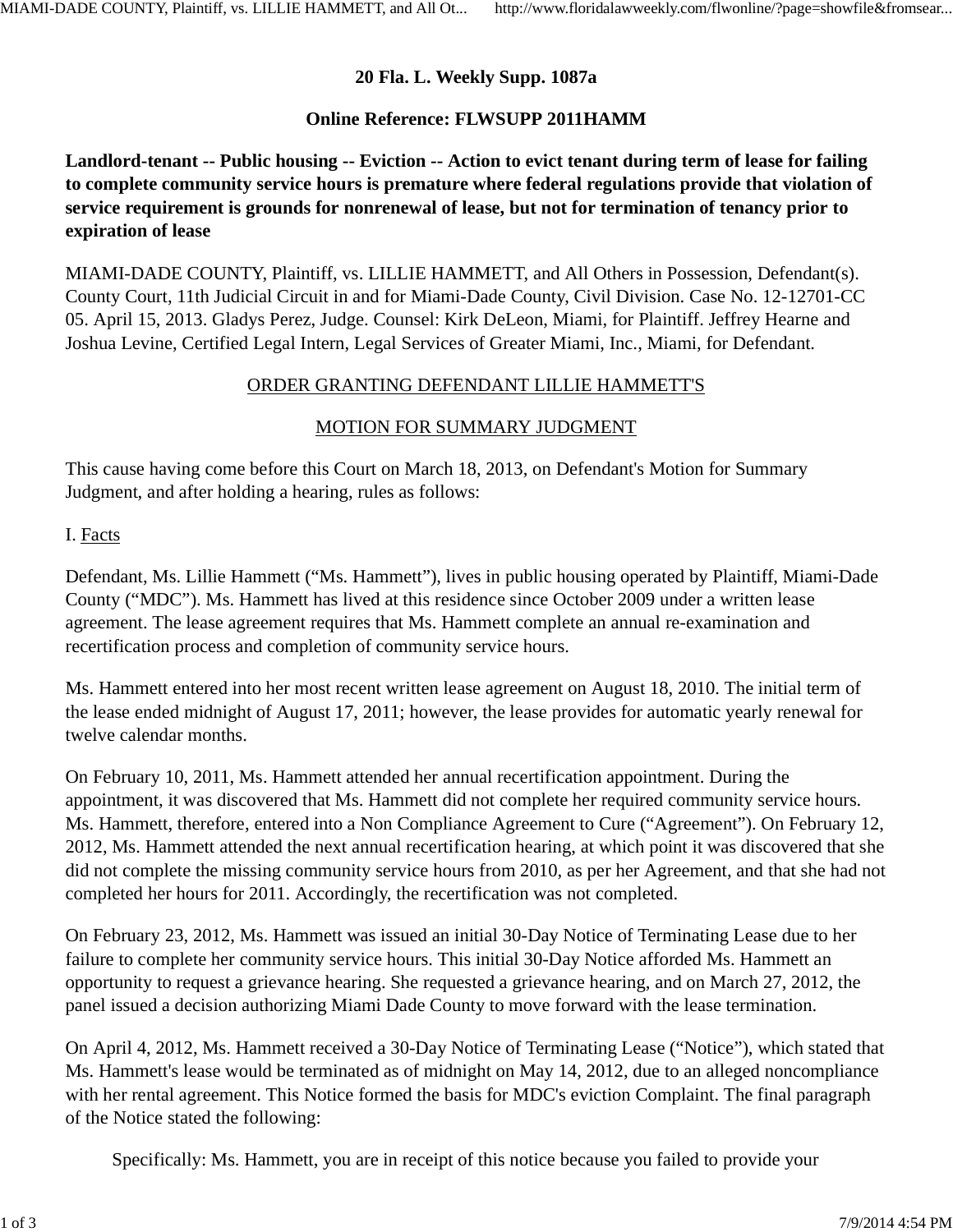required thirty-two (32) hours of community service hours for the year 2010-2011 . . . . In addition, you have not completed any of the ninety-six (96) hours for 2011 community service. Ms. Hammett, you have a total of one hundred and twenty-eighth [sic] (128) hours of community service past due for the years mentioning above. . . . Ms. Hammett, . . . your violation is ground for lease termination. In order to avoid any further action, upon expiration of this notice, you and all other member [sic] of your Dwelling Lease must vacate the Dwelling Unit and return all keys to the Management Office.

On June 20, 2012, MDC filed the instant action. Ms. Hammett now moves for summary judgment, claiming that MDC improperly seeks to terminate her tenancy.

## II. Standard of Review

Florida Rule of Civil Procedure 1.510(c) provides that a party may seek summary judgment "if the pleadings, depositions, answers to interrogatories, and admissions on file together with the affidavits, if any, show that there is no genuine issue as to any material fact and that the moving party is entitled to a judgment as a matter of law."

#### III. Discussion

Ms. Hammett's public housing tenancy is governed by the Florida Residential Landlord and Tenant Act, Chapter 83, Florida Statutes, the United States Housing Act of 1937, 42 U.S.C. § 1437 et seq., and federal regulations promulgated by the United States Department of Housing and Urban Development found at 24 C.F.R. § 960 et. seq. The Department of Housing and Urban Development regulations that govern community service programs provide in pertinent part:

(a) Service requirement. Except for any family member who is an exempt individual, each adult resident of public housing must:

(1) Contribute 8 hours per month of community service (not including political activities); or

(2) Participate in an economic self-sufficiency program for 8 hours per month; or

(3) Perform 8 hours per month of combined activities as described in paragraphs (a)(1) and (a)(2) of this section.

(b) Family violation of service requirement. The lease shall specify that it shall be renewed automatically for all purposes, unless the family fails to comply with the service requirement. *Violation of the service requirement is grounds for nonrenewal of the lease at the end of the twelve month lease term, but not for termination* of *tenancy during the course of the twelve month lease term* (see § 966.4(1)(2)(i) of this chapter).

24 C.F.R. § 960.603 (emphasis added). Because Ms. Hammett's lease renews each year and last expired on August 18, 2011, it automatically renewed until August 18, 2012. Consequently, MDC's Complaint, dated June 20, 2012, which states that "the rental agreement has been terminated and the right of possession of the Defendants have expired," seeks to evict Ms. Hammett during the lease term. MDC's Complaint, thus, was prematurely filed, as the federal regulation provides for a remedy of non-renewal of the lease, not eviction prior to expiration of the lease for the subject breach.

It is ORDERED AND ADJUDGED: